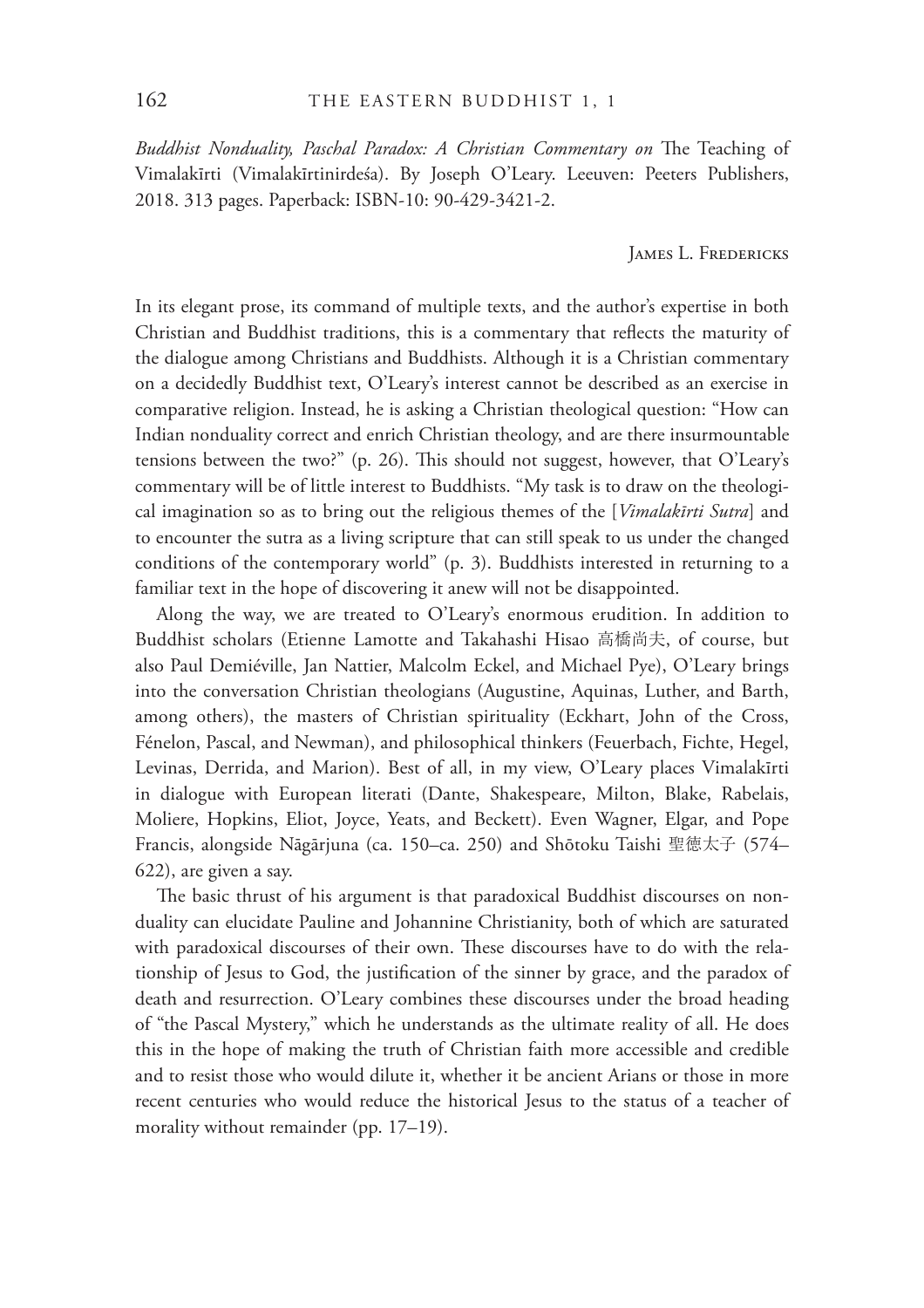## BOOK REVIEWS 163

O'Leary has much to say about the literary character of the sutra. He looks on it as an unresolved narrative. It is a text that uses the power of narrative to come to closure without concern for a full resolution of the issues raised along the way. The sutra leaves us with dichotomies, without synthesis being attained in a higher, metaphysical level as with a Hegelian *Aufhebung*. Therefore, a text such as this invites comparison with the Pauline and Johannine literature in the New Testament. The Gospel according to John, for example, is also an unresolved narrative in which the dichotomies of life and death, sin and eternal life, the Son and the Father, remain perpetually suspended nondualities without ever succumbing to harmonious reconciliation. The commentary succeeds in showing us that there is a rhetoric of paradox at work in both Christian and Buddhist texts (pp. 15, 23, 82–92). Vimalakīrti, like Paul and John, manifests ultimate reality through the skillful use of language (pp. 72–81).

I want to offer comments on two issues that require reflection. The first issue has to do with what O'Leary says about the tension between wisdom and compassion in Buddhism. This may cause some controversy among Buddhists, all the more so, perhaps, because his understanding of wisdom and compassion serves as a basic hermeneutical starting point in his treatment of the sutra. Some background will be helpful. There is a danger of oversimplification inherent in applying Mahayana Buddhist metaphysics to Christian theological problems. Christianity, we are sometimes asked to assume, has a problem with dualism and that a ready-made Buddhist metaphysics of nondualism is waiting in the wings to supply a solution. This tendency can be seen in Japanese Buddhist intellectuals, like Nishitani Keiji 西谷啓治 (1900–1990), Hisamatsu Shin'ichi 久松真一 (1889–1980), Abe Masao 阿部正雄 (1915–2006), and other figures associated with the Kyoto school. O'Leary, to be clear, is certainly convinced of the virtues of nondualism as a "therapy" for Christianity's "painful dualisms for which it seeks healing" (p. 19). In such discussions, seldom do either Buddhists or Christians recognize that Buddhism has a sizable problem with monism, let alone that Christian theism and spirituality might have insights useful to Buddhists in remedying this situation. Abe, at least, came close to acknowledging the problem of monism in Mahayana Buddhist thought when he recognized the tendency of Buddhist nondualism to undermine the basis for ethical discernment.<sup>1</sup> From my perspective within Christian theology, the appeal to Buddhist nondualism as an *ancilla theologiae* runs the risk of privileging the mystical side of Christian tradition at the expense of its prophetic side. In encounters like this, Christianity is reduced to a kind of Gnosticism. This must be resisted. The God of Christian faith, precisely in the intimacy of the Incarnation of the Word, remains a transcendent Other who commands love and the pursuit of justice.

1 James L. Fredericks, "Masao Abe and Karl Rahner: On Traces of Monism and Dualism," in *Masao Abe: A Zen Life of Dialogue*, edited by Donald W. Mitchell, pp. 242–47 (Boston: Tuttle, 1998).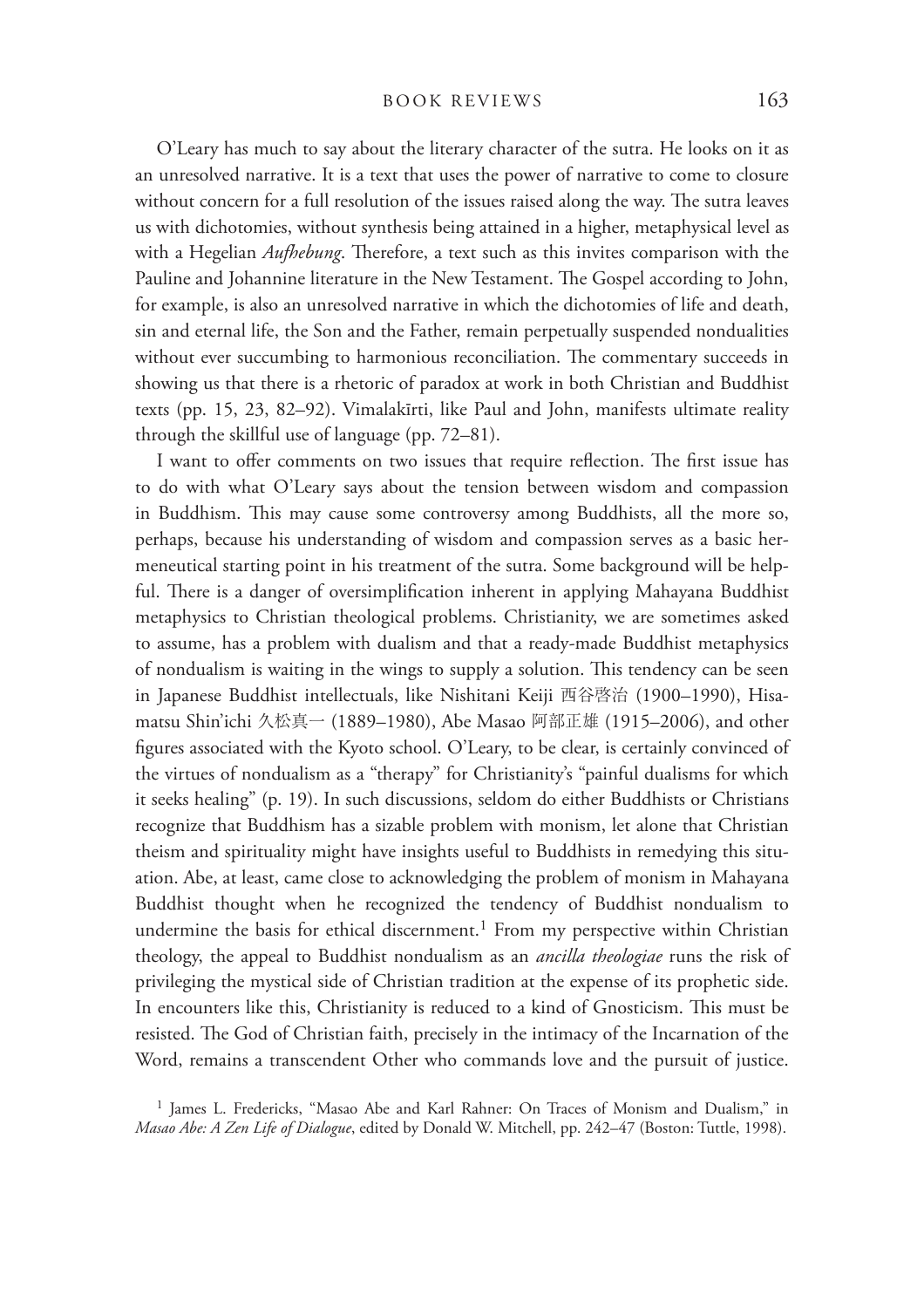!is Otherness cannot be reduced to the true suchness of all (Skt. *tathatā*; Jp. *shinnyo*  真如) or the original naturalness of things (Jp. *jinen* 自然) based on the principle of emptiness or the logic of the *prajñāpāramitā*.

O'Leary is quite aware of this monistic tendency in Buddhism. Modern Japanese philosophy (O'Leary names Inoue Enryō 井上円了 [1858–1919] and the Kyoto school), promotes "the identity of phenomenon and reality" (*genshō soku jitsuzai* 現象 即実在). Thus, writes O'Leary, in modern Japanese philosophy, "a Buddhist monism was put forward as 'the religion of the future,' more scientific than Christianity and free of the dualisms that plague Christianity" (p. 25). With all this as background, O'Leary is genuinely intriguing when he argues that wisdom and compassion are actually at odds with one another in Mahayana Buddhism (p. 11). There is no easygoing harmony between the two in his untypical reading of the tradition. Wisdom and compassion are two forces within Mahayana that struggle for dominance. They do not imply one another in any automatic or natural way. Compassion does not arise naturally out of wisdom. In fact, compassion confers on self and other a relatedness that wisdom seeks to refute. I can imagine any number of Buddhists objecting to this reading of the tradition. Yet, I also suspect O'Leary is on to something of genuine importance with the potential to enrich Buddhists in their practice of the Dharma.

O'Leary, however, has much more to say about this matter. He sees in the bodhisattva ideal an audacious attempt to reconcile wisdom and compassion through *praxis* (pp.  $11-12$ ). The bodhisattva finds inspiration and motivation in the unresolved antinomy of the two. Moreover, we must resist the temptation to resolve this tension between wisdom and compassion with a metaphysics of emptiness. Like contemplation and action in Christian spirituality, the tension between wisdom and compassion can only be maintained by means of practice. Therefore, according to O'Leary, Buddhist nonduality, correctly envisioned, is not some "placid luxury," but rather a "creative living" in which opposing realities are kept in tension by skillful means (p. 12). Buddhism must look to ascetics, not metaphysics, in practicing the Dharma. To this, I would add, not only ascetics, but ethics, and most especially, social ethics, which remains woefully underdeveloped in contemporary Buddhism.

A second issue deserving attention has to do with the nature of a commentary as a literary genre and as a theological enterprise. Reflecting on this book, I have come to think of commentary as a literary performance of tradition. By "tradition," I mean a negotiated tension between continuity and innovation. By "performance," I mean an enactment or realization of this tension mediated by a text.

Commentaries create this tension of innovation and continuity by contributing to what Julia Kristeva called "intertextuality." No text stands alone. Every text appears to us in relation to other texts, either explicitly or, more commonly, implicitly. Lurking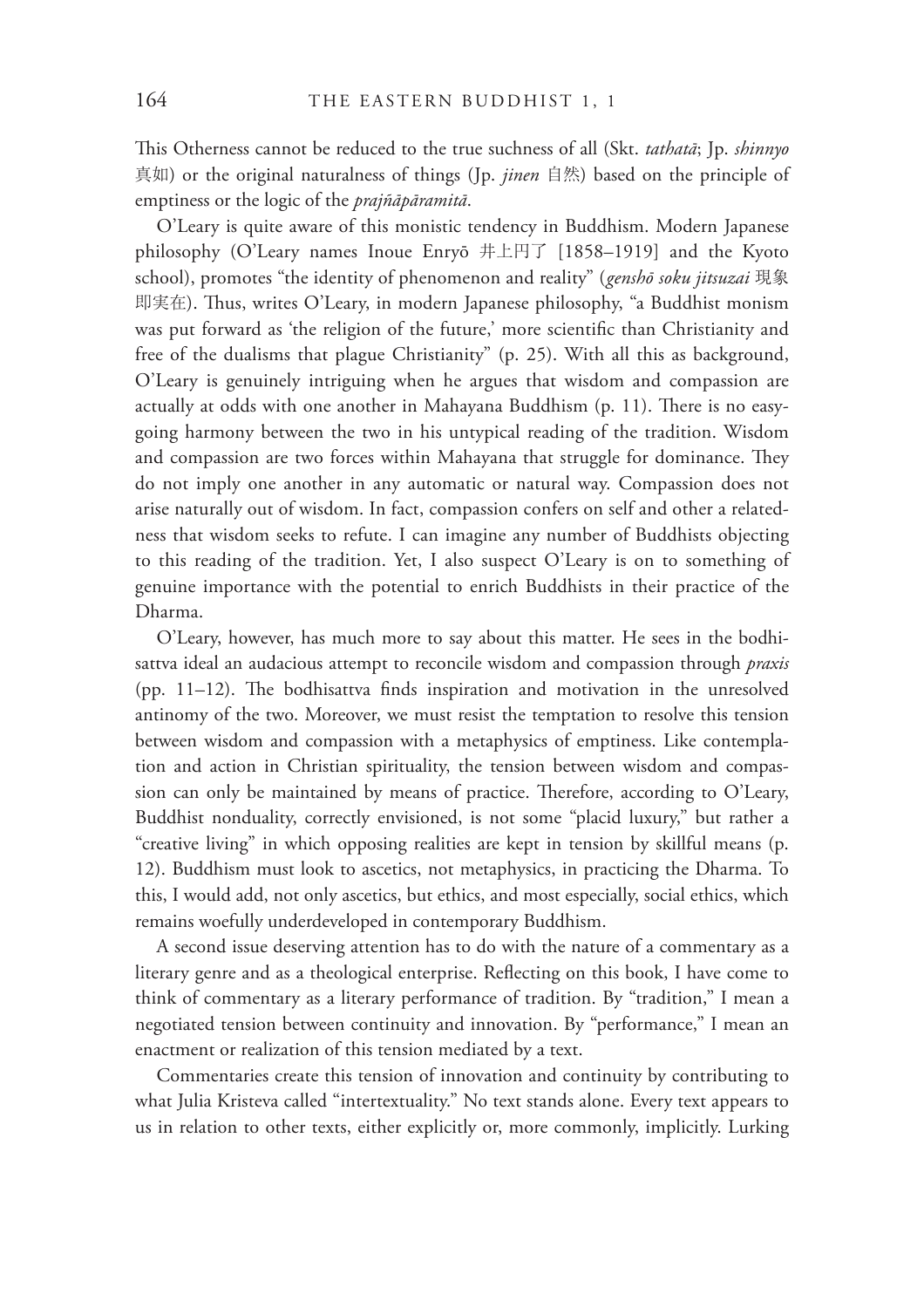## BOOK REVIEWS 165

about within the vicinity of the *Divina Commedia*, for example, are Aquinas's *Summa !eologiae* and Ovid's *Metamorphoses*. How can we read Eliot's *Wasteland* without reaching for Dante and therefore, implicitly, for Aquinas and Ovid? All these texts are linked by a web of intertextuality. A similar argument could be made about the Prajñāpāramitā literature. The *Heart Sutra* does not stand alone. Its textuality is an intertextuality.

Kristeva's principle becomes especially vivid in the writing of a commentary. In a commentary, the text receiving comment is not present in some pristine originality. It is presented to us in terms of another text, namely, the commentary itself. This phenomenon is considerably magnified in a tradition like Buddhism where there is often a lineage of commentaries on commentaries, sometimes even to the extent that it is no longer possible to speak simply of an urtext. Shinran's great work, the *Kyōgyōshinshō* 教行信証, exemplifies this phenomenon by collecting passages from the three Pure Land sutras and assembling them into a choir with passages from Pure Land patriarchs like Nāgārjuna, Shandao 善導 (613–681), and Genshin 源信 (942–1017). The *Kyōgyōshinshō* is a commentary, in a purely technical sense, because Shinran comments on the texts he has selected for inclusion in it. The *Kyōgyōshinshō* is a commentary, in a less obvious way, in that by assembling texts, Shinran is manifesting their intertextuality. The real text, in this case, is the intertextuality of the many texts, which are, in effect, commenting on one another. My point is that a commentary, including Shinran's famous *Kyōgyōshinshō*, offers a peculiar linguistic instantiation of tradition, understood as a nexus of continuity and innovation.

What happens when we are presented with a Christian commentary on a Buddhist text? O'Leary has linked the *Vimalakīrti Sutra*, which inevitably presents itself to us with its own intertextuality, to numerous Christian texts, each of which brings with it its own web of texts. In doing this, I would argue that O'Leary's commentary takes on the character of what Deluze and Guattari once called a *multiplicité*: a complex and not completely integrated literary structure that does not reveal any definitive unity or starting point. As a commentary, O'Leary's book is not a branching out from an original meaning. Rather, O'Leary's commentary is a conversation with multiple voices, some Buddhist and some Christian—a conversation that did not begin with his commentary and does not conclude with it. If O'Leary is using Paul and John to comment on the *Vimalakīrti Sutra*, the sutra is also commenting on Paul and John.

Toward the end of his book, O'Leary quotes Pope Gregory the Great (540–604) to the effect that, with attentive reading, the Bible "grows on its readers" (p. 272). The same can be said, he assures us, of the Buddhist scriptures. His commentary can be read as proof of this. The *Vimalakīrti Sutra*, read with care and reverence, can "grow on a reader," even a Christian reader. For this to happen, however, the reader, and especially a Christian reader of a Buddhist text, must go around the hermeneutical circle